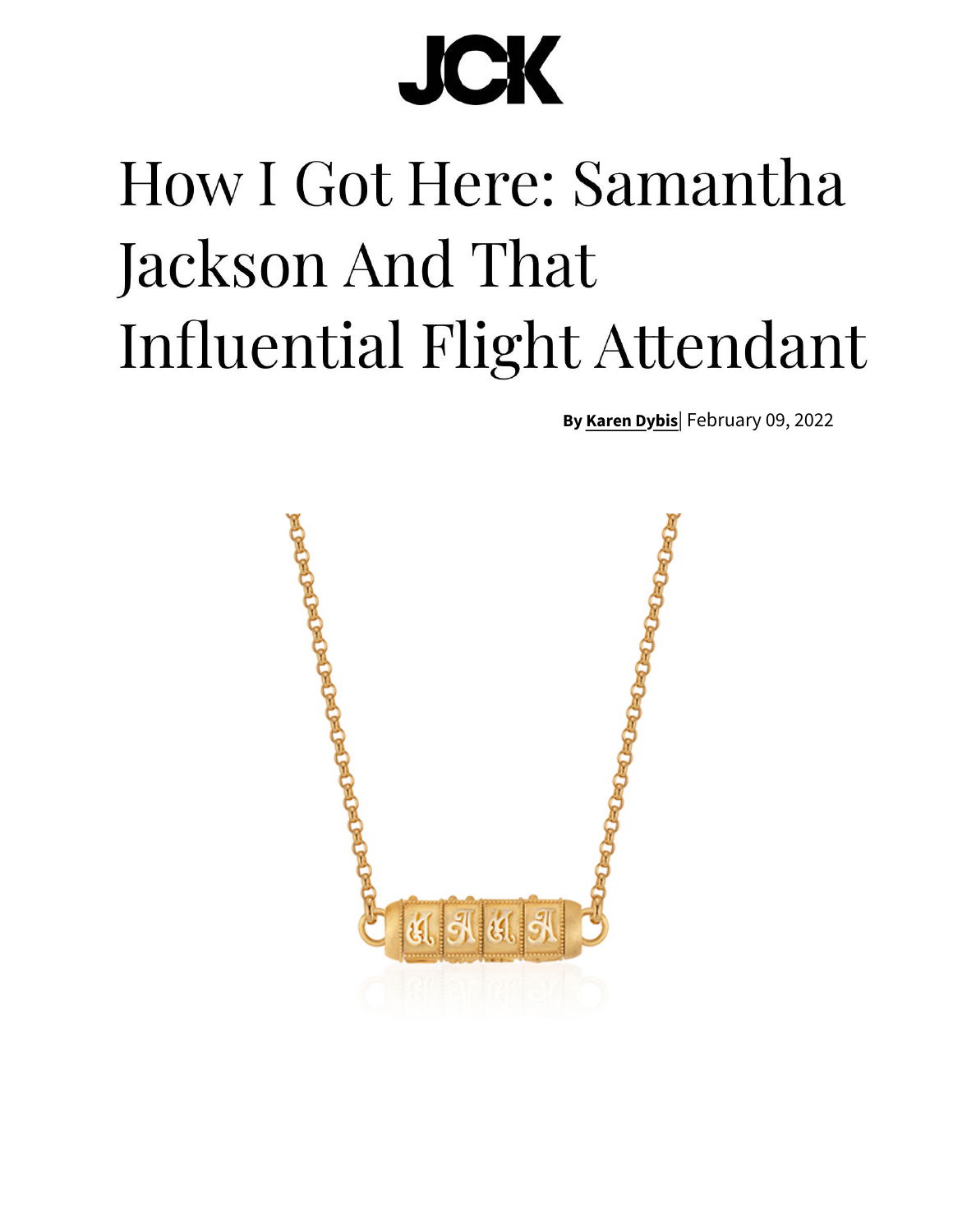Semisonic's hit song "Closing Time" famously says: "Every new beginning comes from some other beginning's end." Jewelry designer Samantha Jackson has lived that line, going from a management consultant at a Big Five accounting firm to IBM to a layo! that had her reeling.

When she found herself out of work a"er 18 years, Jackson had a nice severance package and a choice to make. She had an MBA. She had years of experience in IT and business. She thought for a minute about spending her severance on jewelry when a di!erent idea entirely struck her: It was time to start making her own pieces to wear.

Since she as a kid, Jackson had loved jewelry, whether it was her grandmother's ant[ique rings or the](https://googleads.g.doubleclick.net/pcs/click?xai=AKAOjsvp2vSt55C8cYGKEAX-nPeq32FgHRGyUG-rrtjWQqKxGcGYUriAXScDEEaScNknXHr2pJTW1rQ74wMglpr93_ZpDnLbcVe7WQu1CIi2lvqaKMNpTy19fuCo8VCPXOHEaCnotvgnJS-Fyun0Kn_wcDrCvxomgYJ8jpkmd1ZzfoPhW4HuLZq8TdI-XNriisFtqWSmTryGDmO-NnUUSYkRuBDWKm2KC4Iy0KsfD8W_QCHoe3XmPNzvwKNnHRc3jSsiEIuQyFOIRsQC-2xgkxRnUxYw8kNQDCzv845pAMwhIIB9pQ&sai=AMfl-YS4EOXnJlHHDCvJITFkJorMZLhqajyGJOjy7XOpvbTfzb4MzJrofMVAhJZPvwQDpc8I5m3pDsKlNcN82z5_-XU7Cn75jm-mcq-bLEuyoVZU5Rp8CZdSj0x5n4pL8YE8&sig=Cg0ArKJSzLx4mtUedfOQ&fbs_aeid=%5Bgw_fbsaeid%5D&adurl=https://www.overnightmountings.com/loose-diamonds-130/lab-grown-diamonds.html)  vibrant Mardi Gras accessories she saw growing up in New Orleans. Jackson says she was always asking her parents to take her into jewelry stores or to buy her a necklace or ring for special occasions.

"I came out of the womb loving jewelry," Jackson says. "It wasn't an evolution for me. I must have had some fabulous jewelry in a previous life."



*Samantha Jackson says her Lock Stories collection is a natural progression because it is rooted in symbolism. Her first contemporary design, the collection features handengraved, three-sided combination locks with a tactile key.*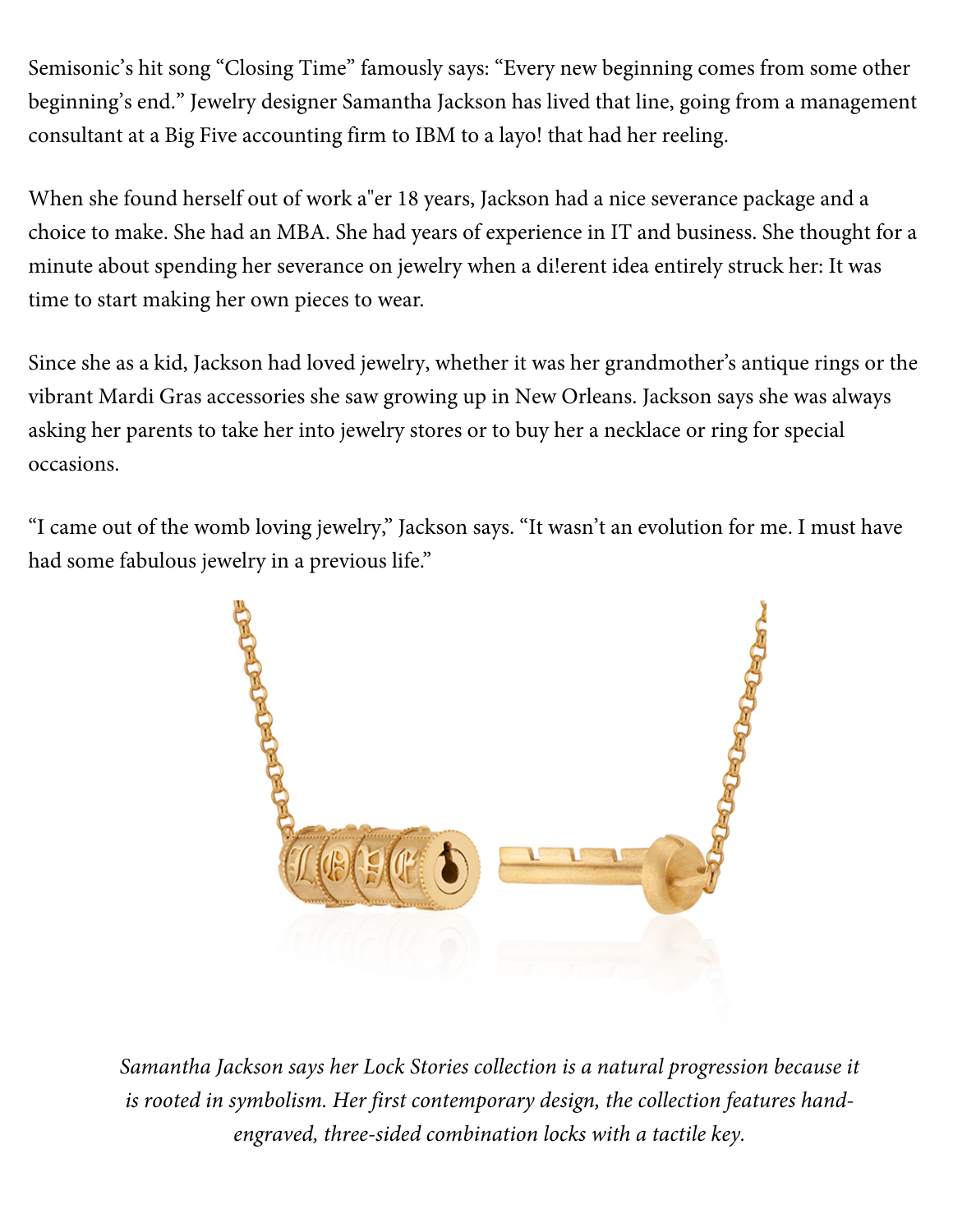Jackson says she had thought about a career in jewelry at one time when an Uptown Square jeweler she loved to pester put the idea into her head, but a more traditional path felt safer. Then, she lost her safety net. A chance encounter on an airplane with a flight attendant who had a jewelry line got Jackson thinking.

"I thought: 'If she could do it, I can do it. How hard could it be?' Famous last words," Jackson says. "I had the audacity to follow my dreams because of her."

The switch truly flipped when Jackson discovered something called an opera token. She went down the internet rabbit hole, researching these tokens that London theatergoers got when they went to a show as a souvenir. Some were made from ivory, which Jackson knew she could never reproduce. But that took her to her next discovery: love tokens.

When you work with historical objects, one of the most interesting things is trying to figure out the origin story. For Jackson, that mystery is what fuels her work and her huge collection of Victorian love tokens. These were items friends, family, or lovers gave one another, mostly as remembrances of them. Sometimes, they were used to apologize, something Jackson adores.

Love tokens spoke to her, Jackson says, reminding her of New Orleans and its decorative and ornamental atmosphere. She began turning these coin-shaped items into rings, earrings, and pendants through her jewelry business, **Heavenly Vices (https:// heavenlyvicesfinejewelry.com/)**. The name is a play on Jackson's irreverent sense of humor. But it also speaks to how it feels to be a [jewelry devotee: You love your vice beca](https://heavenlyvicesfinejewelry.com/)use jewelry is so wonderful.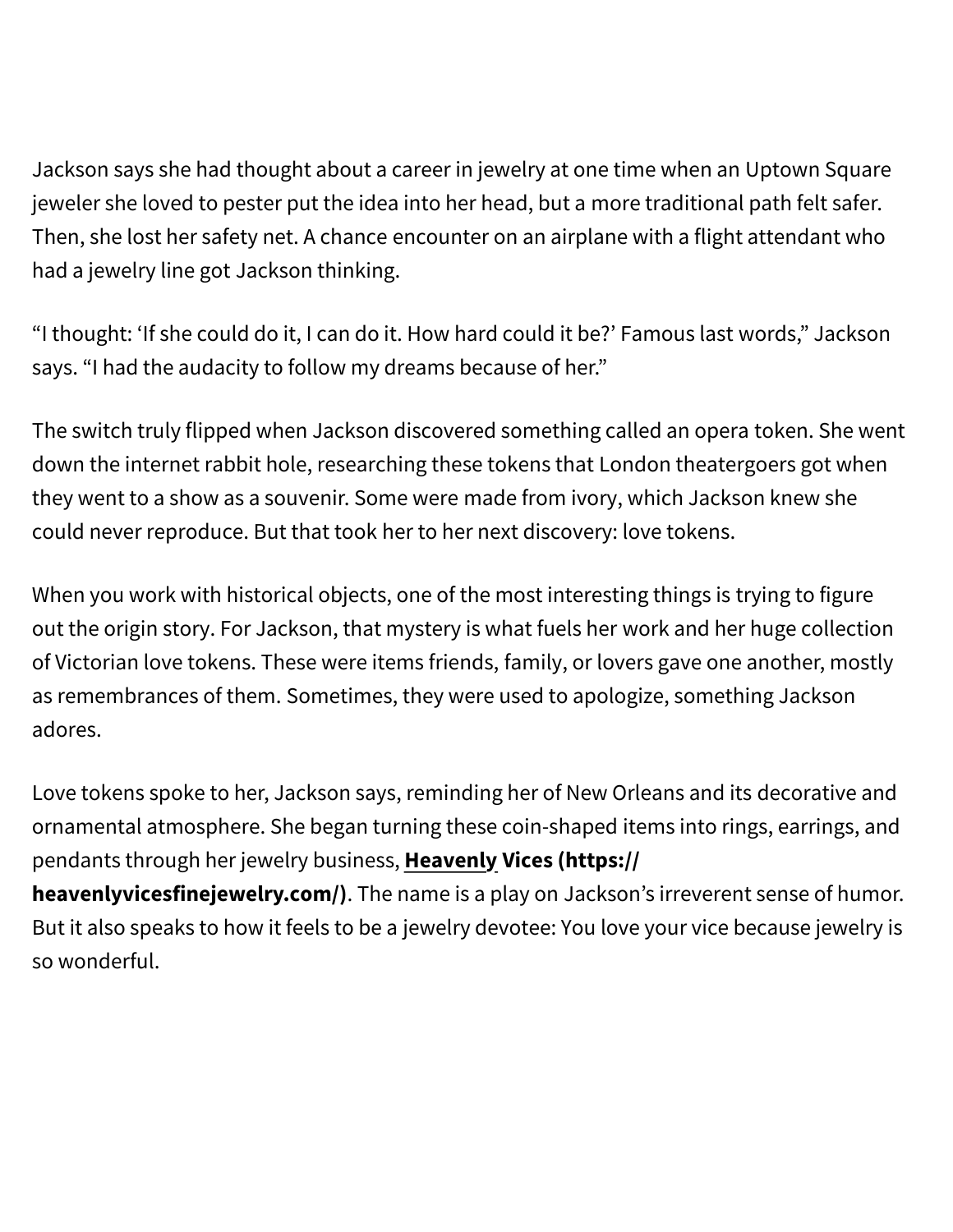

Samantha Jackson became enamored with love tokens, collecting an estimated 3,000 examples. She "reimagined" some of her favorites as new pendants; this one says, "Love One Another" and is made in 14k gold